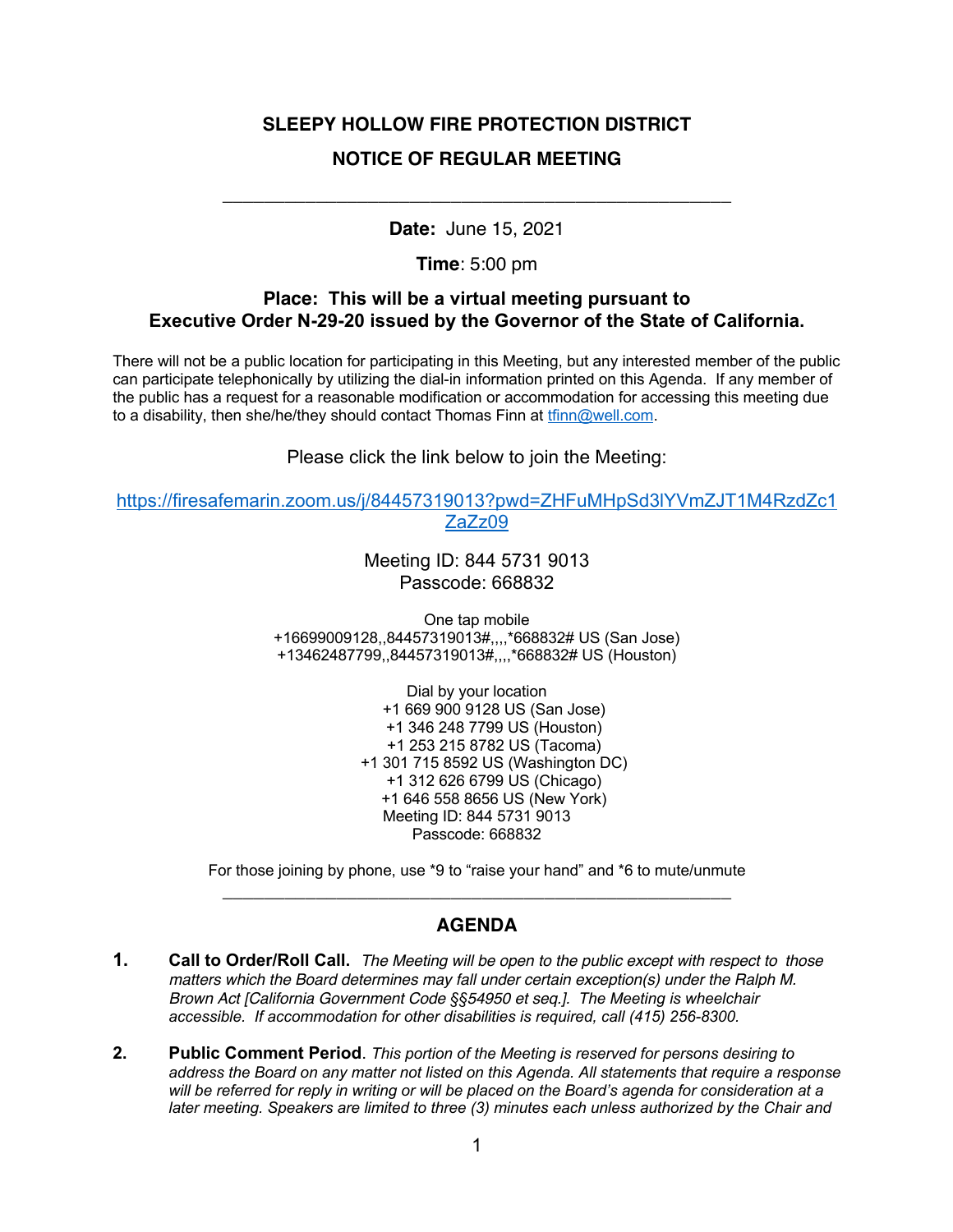*comments should be respectful to the community. Board members and staff are not able to engage in dialogue, answer questions or act on any of the items brought forward. At the Board's discretion, matters brought forth may be placed on a future agenda. Please silence your cell phones during the meeting and mute your microphone when not reporting out.*

### **CONSENT CALENDAR ITEMS**

.

**3. Approve Prior Meeting Minutes** (will be available at *www.shfpd.org*)

March 5, 2021 Regular Meeting

### **ACTION OR POSSIBLE ACTION ITEMS**

- **4. Financial and Operations Reports**, including revision of FY2020-21 budget, annual audit, etc.
- **5. Presentation and adoption by resolution of FY21-22 District Budget** (will be available at *www.shfpd.org*)
- **6. Resolution confirming continuation of existing Ross Valley Paramedic Authority (RVPA) parcel tax at new rate structure approved by District voters on November 6, 2018** levying a special tax of **\$87.50** per taxable living unit or per 1,500 square feet of structure developed parcel in non-residential use for RVPA services during FY2021- 22, which will annually raise approximately \$79,625.00 beginning in FY2021-22 (will be available at *www.shfpd.org*)
- **7. Resolution to Authorize Funding for District Hazardous Vegetation Removal Grant Program** in an amount of up to **\$130,000** to encourage more District residents to create and maintain defensible space around their homes and properties and to make their homes more fire resistant (will be available at *www.shfpd.org*)
- **8. Oral report and updates re: ongoing District infrastructure projects:**
	- **(i) District office and facilities lease** at Sleepy Hollow Community Center;
	- **(ii) District FireSafe Demonstration Garden** at Sleepy Hollow Community Center;
	- **(iii) District website revision and upgrades.**
- **9. Oral report and update on Firewise® Community initiatives,** including project work plans re: vegetation management via goat/sheep grazing, chipper days, etc., evacuation drill planning, Community Preparedness Coordinator project, NOAA weather radios, satellite telephones, Block Captains program, public warning systems, public education, and ongoing safety collaboration with community organizations, private landowners, Marin County Open Space District, and Marin wildfire Prevention Authority.
- **10. Oral updates** on (i) District fire pumps program, (ii) summer preparedness initiatives, and (iii) latest Chipper Day results.
- **11. Oral reports and discussion** of (i) RVFD matters; (ii) RVPA matters; (iii) FIRESafe Marin matters; and (iv) Marin Wildfire Protection Authority matters